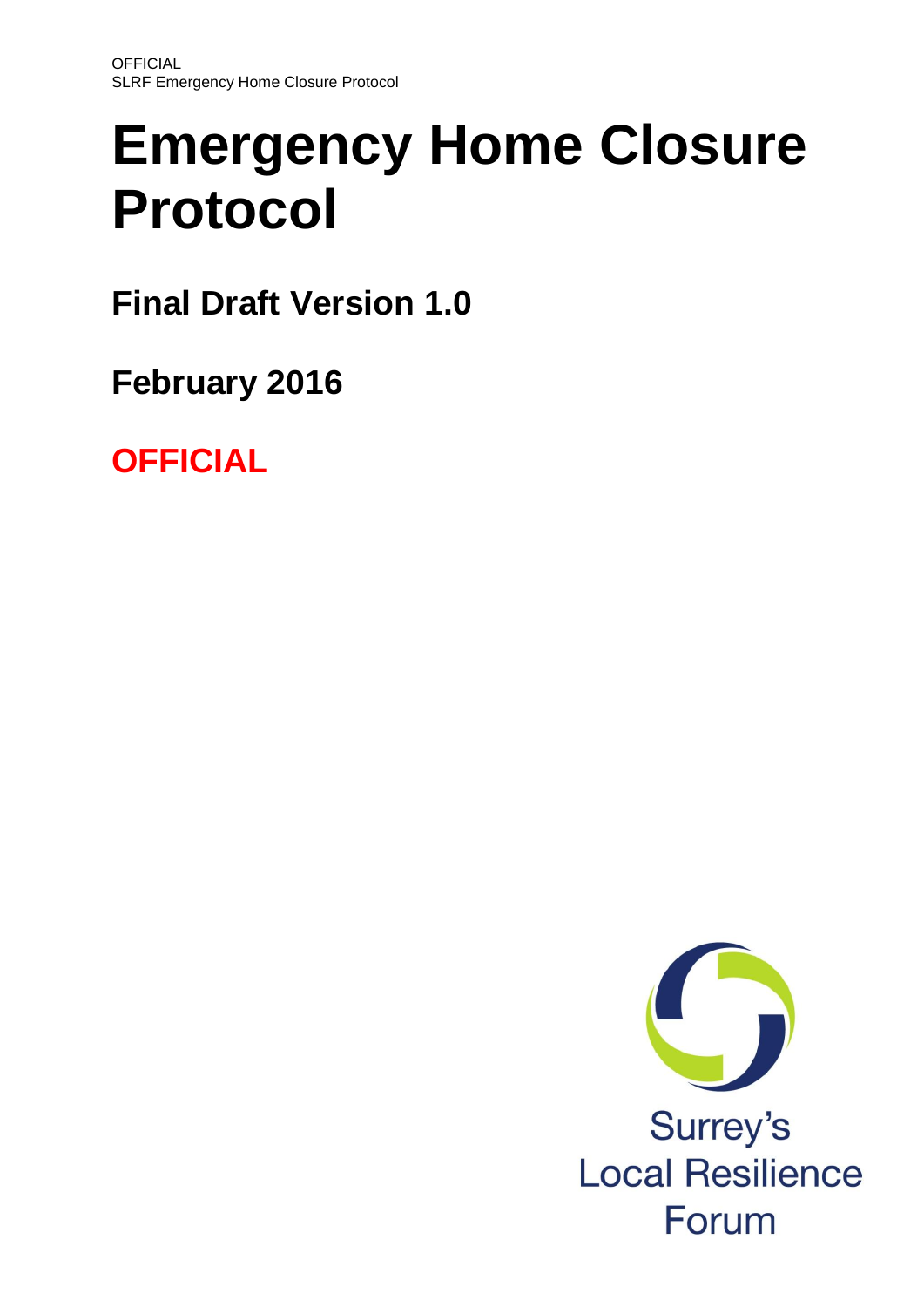| <b>Authors</b>           | Laura Sweatman, Senior Emergency Management Officer         |
|--------------------------|-------------------------------------------------------------|
| Owner                    | <b>SLRF Welfare Group</b>                                   |
| <b>Version</b>           | Final Draft Version 1.0                                     |
| <b>Review Date</b>       | February 2017                                               |
| <b>Resilience Direct</b> | Surrey LRF Planning -> Surrey LRF File Store -> 07. Plans - |
| <b>File Location</b>     | > SLRF Plans and Protocol -> Vulnerable People              |

**This protocol is to be used to respond to an emergency event such as a flood, or fire which has affected a care or nursing home.**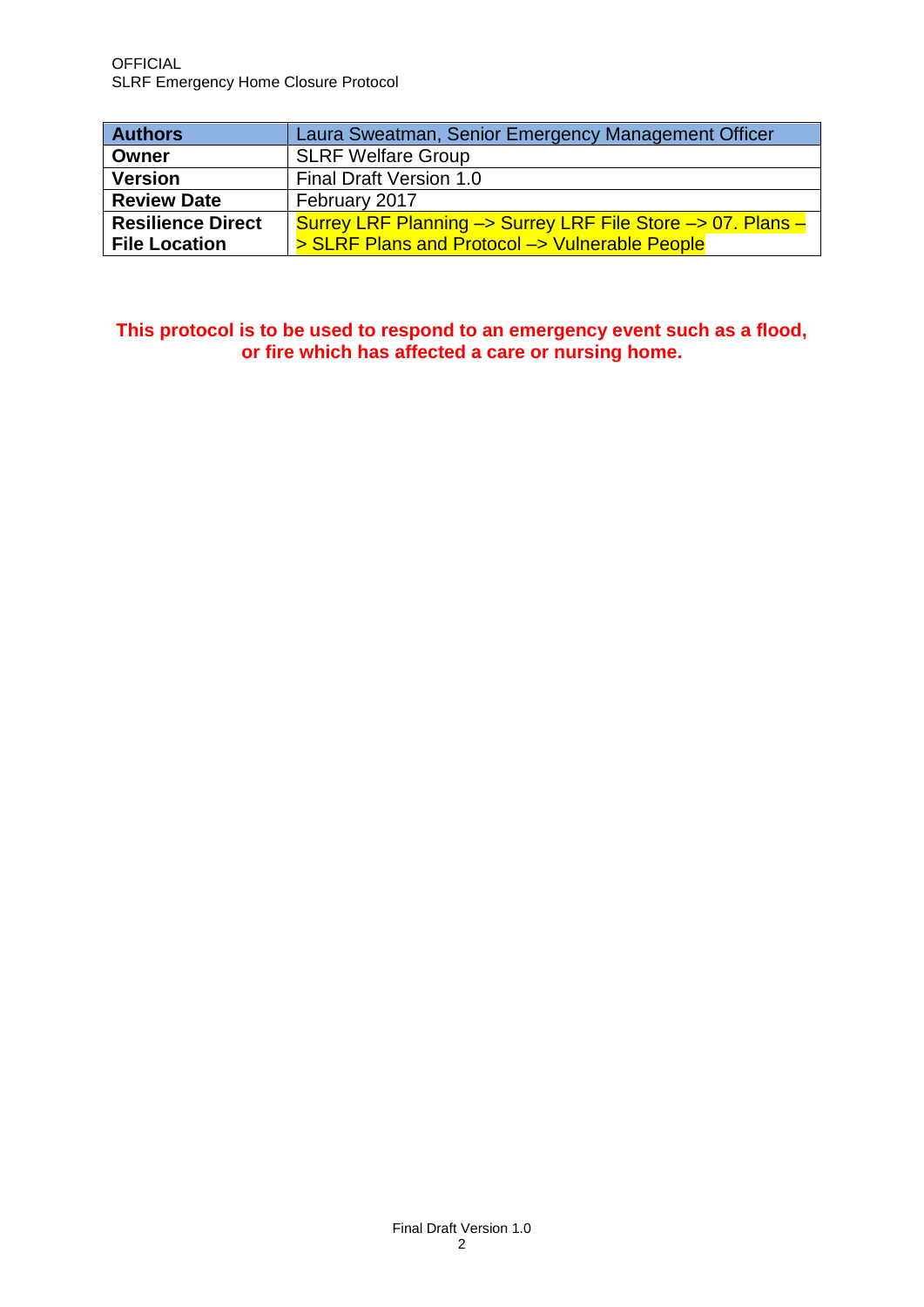# **Record of Amendments**

| <b>Date of Issue</b> | <b>Amendment</b>                                                                                                          | <b>Amended by</b> |
|----------------------|---------------------------------------------------------------------------------------------------------------------------|-------------------|
| March 2016           | Final Draft Version 1.0 published and circulated<br>following sign off from the SLRF Welfare Group<br>and LHRP Ops Group. | Laura Sweatman    |
|                      |                                                                                                                           |                   |
|                      |                                                                                                                           |                   |
|                      |                                                                                                                           |                   |
|                      |                                                                                                                           |                   |
|                      |                                                                                                                           |                   |
|                      |                                                                                                                           |                   |
|                      |                                                                                                                           |                   |
|                      |                                                                                                                           |                   |
|                      |                                                                                                                           |                   |
|                      |                                                                                                                           |                   |
|                      |                                                                                                                           |                   |
|                      |                                                                                                                           |                   |
|                      |                                                                                                                           |                   |
|                      |                                                                                                                           |                   |
|                      |                                                                                                                           |                   |
|                      |                                                                                                                           |                   |
|                      |                                                                                                                           |                   |
|                      |                                                                                                                           |                   |
|                      |                                                                                                                           |                   |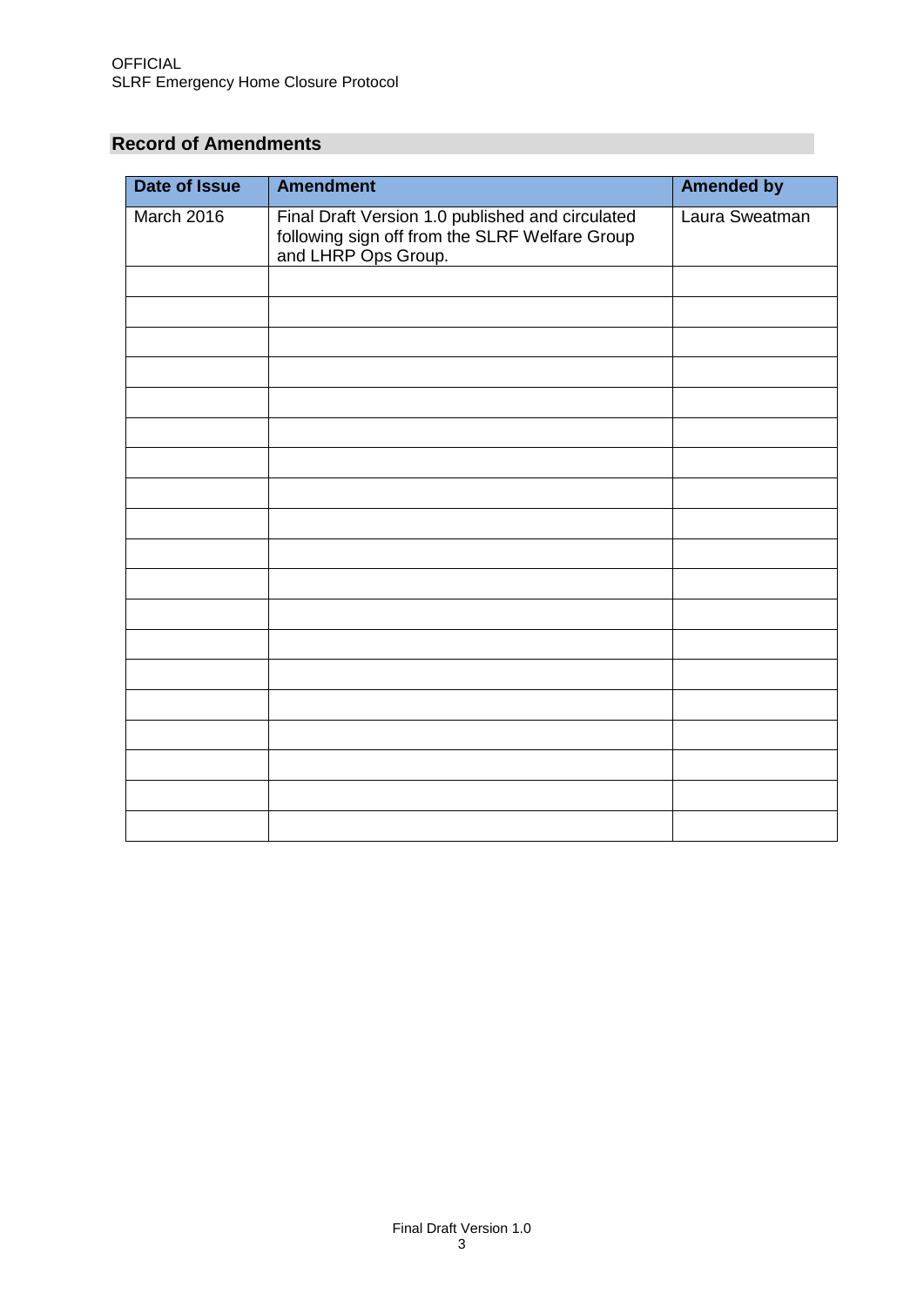# **Contents**

| 3.6 Surrey County Council- Emergency Management Team 11 |  |
|---------------------------------------------------------|--|
|                                                         |  |
|                                                         |  |
|                                                         |  |
|                                                         |  |
|                                                         |  |
|                                                         |  |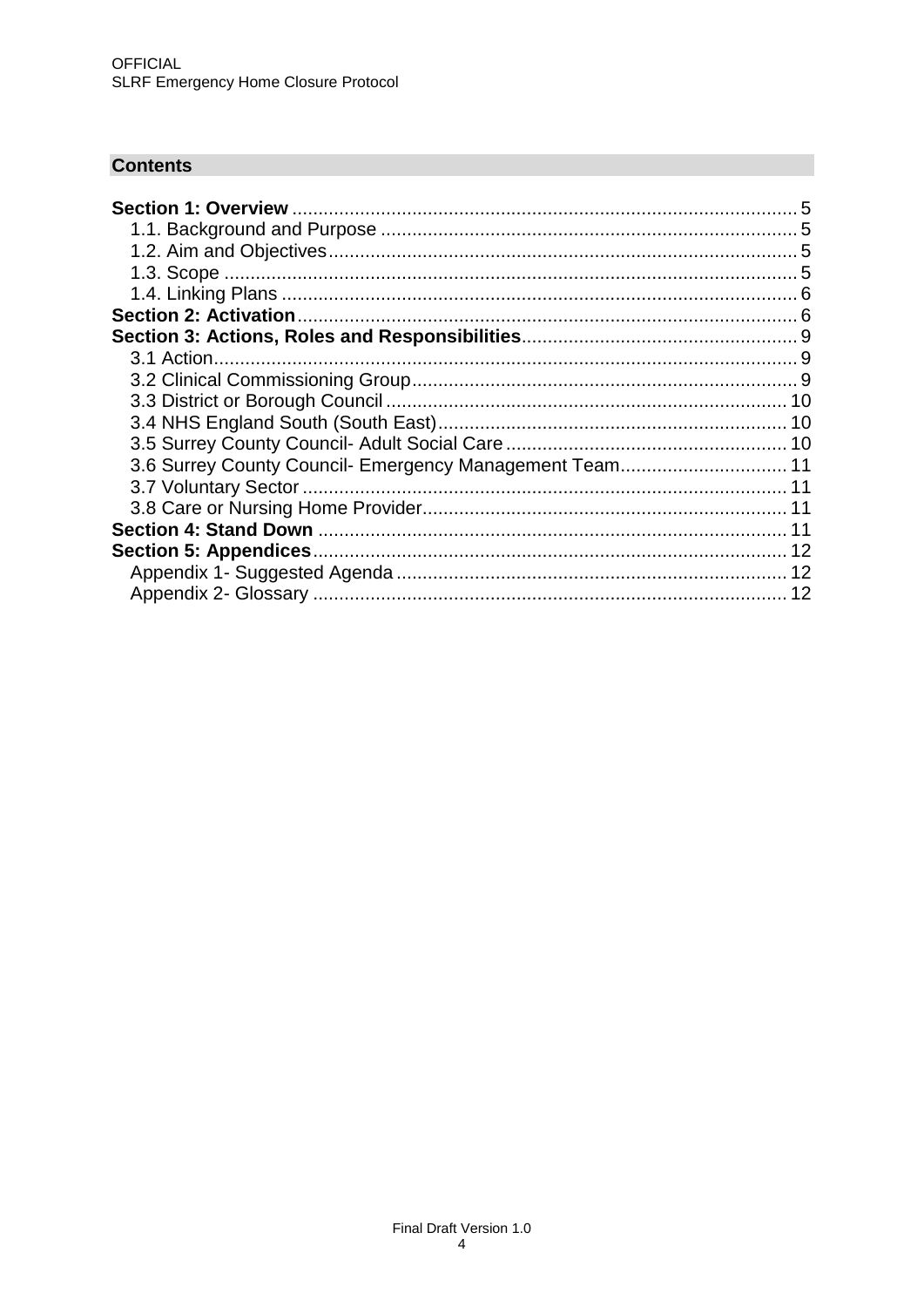#### <span id="page-4-0"></span>**Section 1: Overview**

#### <span id="page-4-1"></span>**1.1. Background and Purpose**

- 1.1.1 A care home may be closed during an emergency if it is affected by a flood, fire, or another event which may require the evacuation of a care or nursing home. This might be a partial or full evacuation.
- 1.1.2 The evacuation of a care home during an emergency may need to occur in quick time (in response to a fire for example), or there might be some time to plan before an evacuation has to occur, (for example in response to a flood event).
- 1.1.3 In either case the evacuation of a care home is likely to need a specialist response from partners to ensure that there is appropriate support provided to vulnerable residents. (Please see section 2.9 a list of partners who may be required to support such a response.)
- 1.1.4 Whilst all care and nursing homes should have emergency response/ business continuity plans in place to manage such an event, they are likely to require support from across responding agencies.

## <span id="page-4-2"></span>**1.2. Aim and Objectives**

- 1.2.1 This protocol aims to ensure that an emergency care home closure is dealt with effectively between Surrey Local Resilience Forum (SLRF) responding partners.
- 1.2.2 The objectives of this protocol are:
	- To identify the way in which this protocol will be activated and partners notified
	- To explain how the process of a care home evacuation will be managed between responding organisations
	- To clarify the roles and responsibilities of agencies in providing care support

# <span id="page-4-3"></span>**1.3. Scope**

- 1.3.1 Arrangements detailed within this protocol intend to supplement organisations internal welfare plans and arrangements. The arrangements for how each agency will meet the requirements detailed within this protocol should be detailed within internal response plans.
- 1.3.2 The term care home encompasses the following:
	- Residential Care Home
	- Nursing Home
	- Dual Registered Home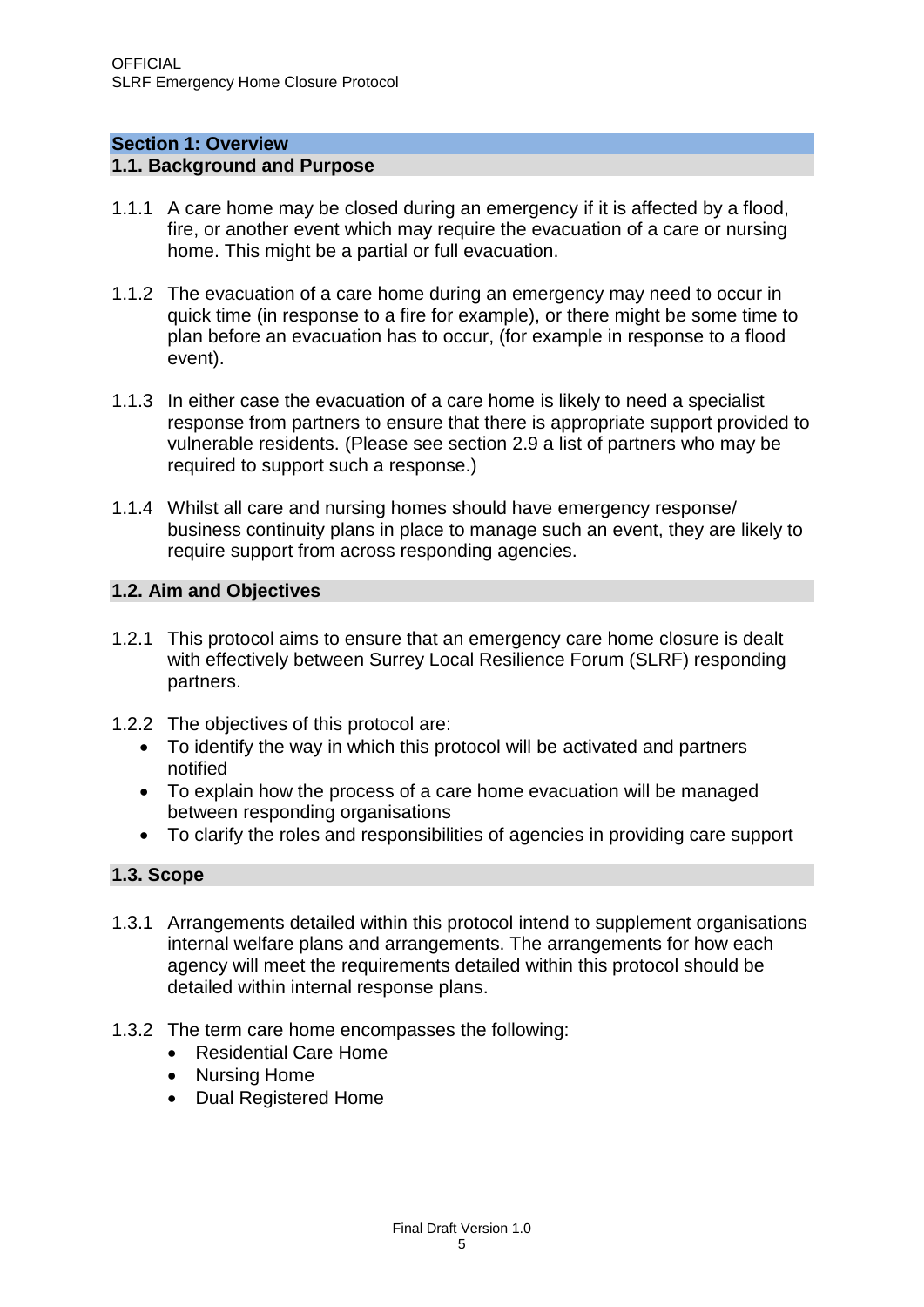## <span id="page-5-0"></span>**1.4. Linking Plans**

- 1.4.1 This plan should be read in conjunction with the following documents and aims to compliment command and control arrangements, as well as outline the roles and responsibilities of responders listed within them:
	- Internal Care Provider Failure Plans
	- SLRF Emergency Assistance Centre Plan
	- SLRF Identifying Vulnerable People in an Emergency Plan
	- SLRF Major Incident Communications Plan
	- SLRF Major Incident Protocol
	- SLRF Mass Evacuation Plan
	- SLRF Supporting Vulnerable People in Situ Protocol
	- SLRF Voluntary Capabilities Document
	- Surrey 4x4 Vehicle Protocol

## <span id="page-5-1"></span>**Section 2: Activation**

- 2.1 Emergency Services will contact Surrey County Councils (SCC) Emergency Management Team (EMT) (via the Duty Officer), to inform them of an incident affecting a care or nursing home if an emergency event occurs.
- 2.2 The SCC Duty Officer will then contact SCC Adult Social Care, NHS England South (South East) On Call and the relevant District or Borough Council to notify them of this incident.
- 2.3 If the premise affected is a nursing home, or another health commissioned home, the NHS England South (South East) On-Call will then contact the relevant Clinical Commissioning Group/s (CCG) (s) to take the lead on the response and onward care of the residents.
- 2.4 The relevant CCG are to maintain a close liaison with the SCC Adult Social Care representative and the SCC Duty Officer to ensure that a collaborative response to the incident occurs.
- 2.5 If the premise affected is a care home, then SCC Adult Social Care will take the lead on the response and onward care of the residents, but will maintain a close liaison with the NHS England South (South East) On-Call, the relevant Clinical Commissioning Group/s (CCG) (s), and the SCC Duty Officer to ensure that a collaborative response occurs.
- 2.6 SCC Adult Social Care is likely to send a member of the relevant locality team to attend the scene to ensure that the care of residents is being coordinated effectively.
- 2.7 If the home if dual registered then SCC Adult Social Care the relevant Clinical Commissioning Group/s (CCG) (s) and the NHS England South (South East) On-Call will work together to manage the welfare response and onward care of the residents.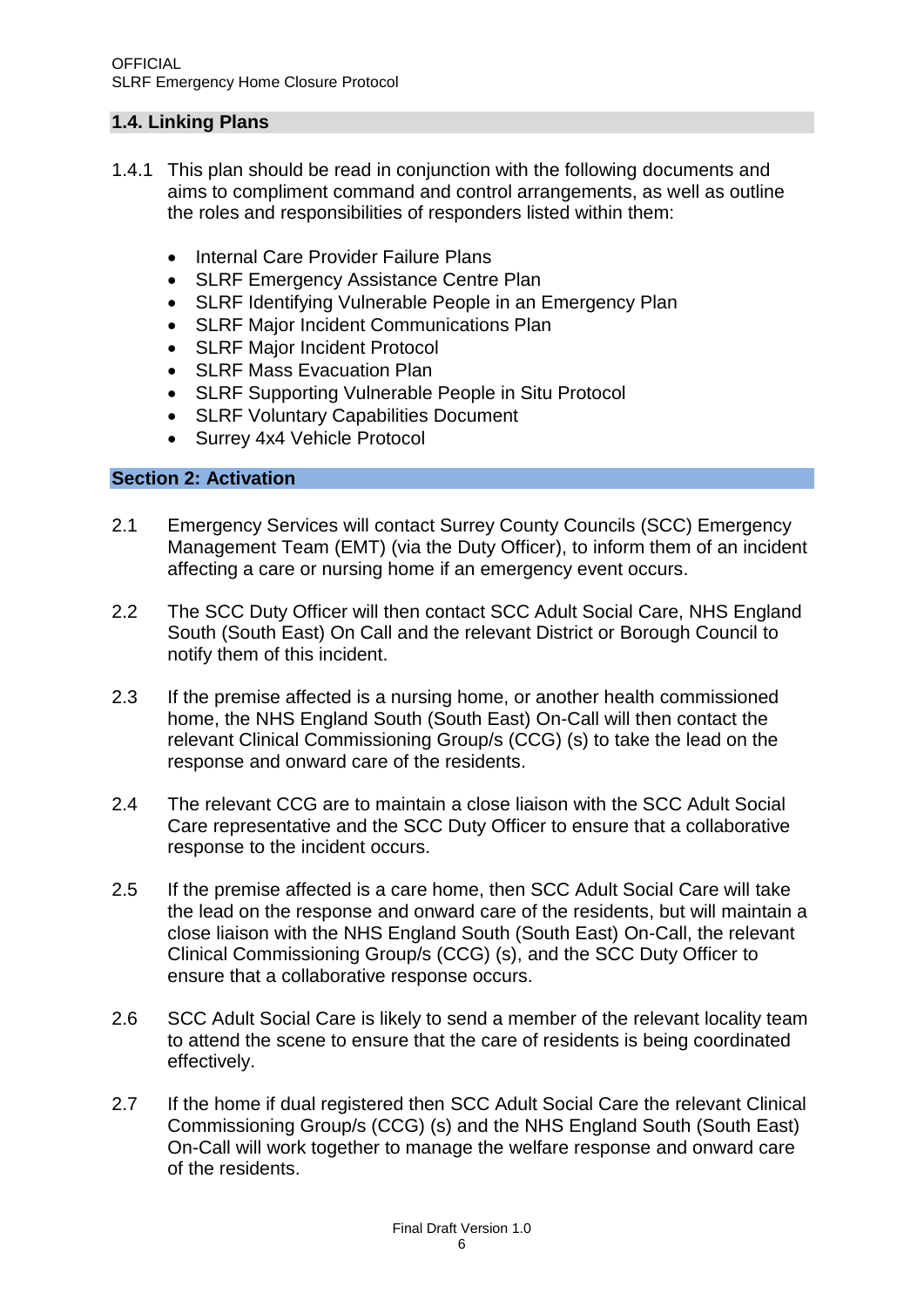- 2.8 Figure 1 below, the Home Closure Response Activation highlights this communication flow, as well as the lead agency responsible for taking the lead on each type of home.
- 2.9 To ensure that a multi-agency response occurs to meet welfare needs effectively and in a coordinated manner, it is advisable that the SCC Duty Officer sets up a teleconference between the following partners to discuss how the welfare needs of affected residents will be met. Please see Appendix [1f](#page-11-1)or a suggested agenda.
	- Adult Social Care
	- Care Home Provider
	- NHS England South (South East) On Call
	- Relevant Clinical Commissioning Group/s (CCG) (s)
	- Relevant District and Borough council
	- Voluntary Sector (as required)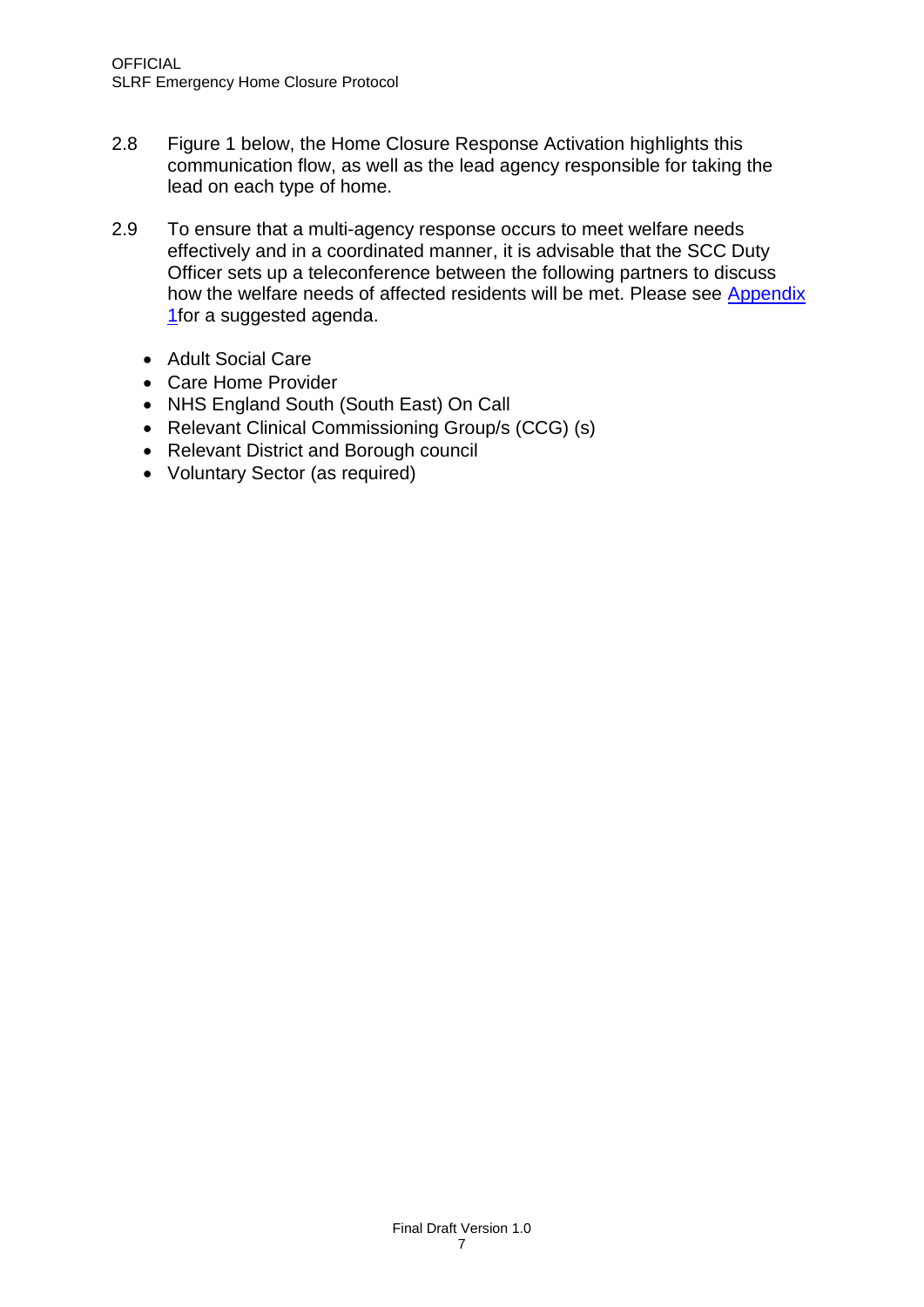

partners have been notified to discuss how the welfare needs of affected 8 residents will be met during the response. It is advisable that a teleconference is called by the SCC Duty Officer once Please see Appendix 1 for a suggested agenda.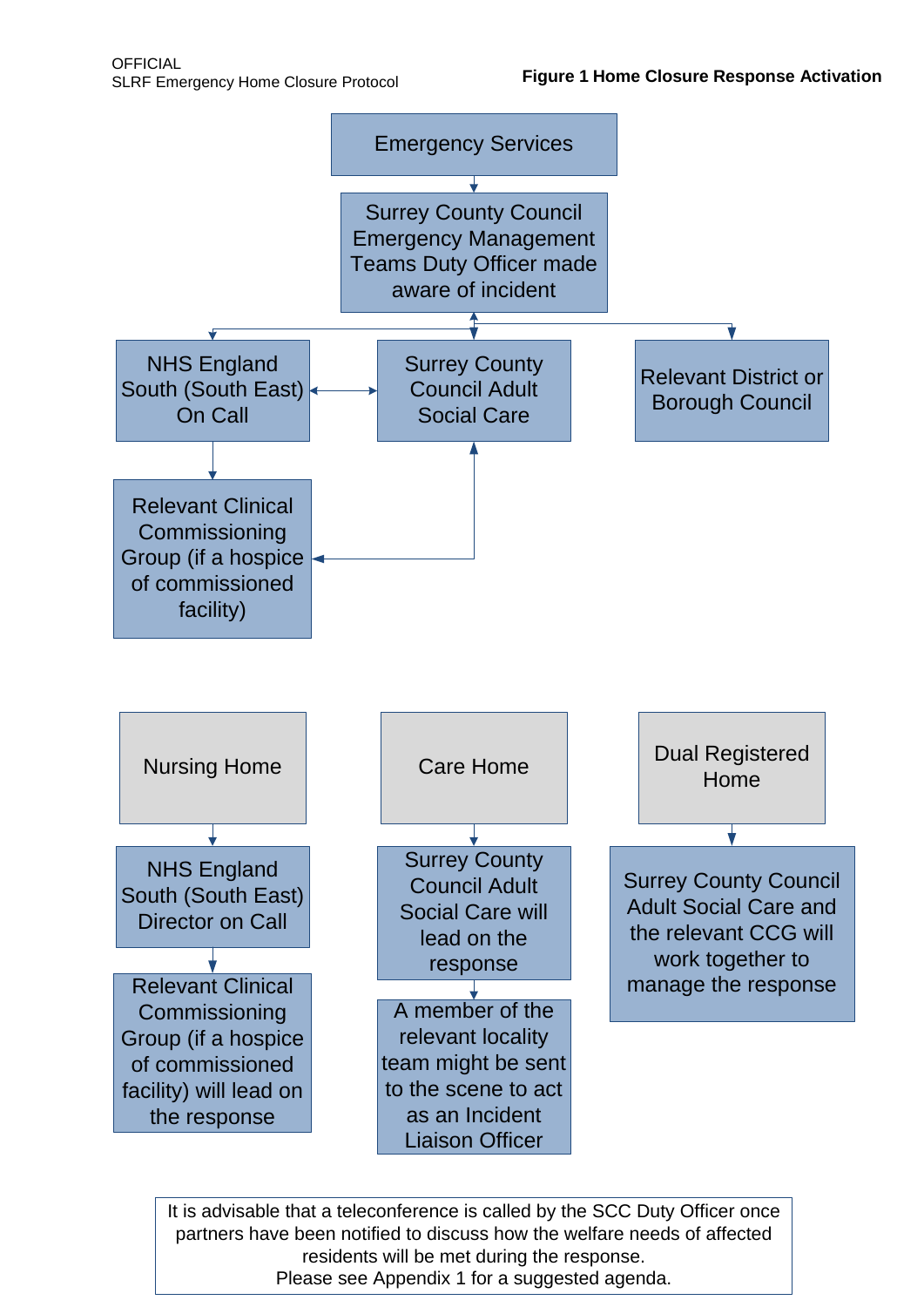#### <span id="page-8-1"></span><span id="page-8-0"></span>**Section 3: Actions, Roles and Responsibilities 3.1 Action**

- 3.1.1 Once all partners as highlighted in [section 2.9](#page-5-1) above have agreed an action plan for responding to this incident then all partners are to undertake their roles and responsibilities as detailed below.
- 3.1.2 The emergency services will be responsible for undertaking the evacuation of an affected home as required. The SLRF Major Incident Protocol provides further detail around organisations roles and responsibilities at an incident scene.
- 3.1.3 In response to an emergency event South East Coast Ambulance Service (SECamb) would assist in transporting residents to a place of safety, as per their clinical need.
- 3.1.4 Care Home Providers should have in place emergency response/ business continuity plans to manage such an event. If this is the case then agencies should provide support, as required.
- 3.1.5 Residents should be moved to a place of safety appropriate for them. This may be in other care or nursing home facility sourced by health or social care colleagues, or in other temporary accommodation such as a rest centre or hotel, as appropriate. This should be determined by the ASC ILO on scene

# <span id="page-8-2"></span>**3.2 Clinical Commissioning Group**

- 3.2.1 Clinical Commissioning Groups are responsible for:
	- Keeping a record of all actions and decisions made
	- Attending the initial teleconference to discuss how residents welfare needs will be supported
	- For a health care commissioned, or dual registered home identify and source bed spaces in other facilities for affected residents with the relevant adult social lead
	- For a health care commissioned, or dual registered home identify and source staff to assist in caring for affected residents at new identified homes with the relevant adult social lead
	- Facilitating the provision of emergency or replacement medication via 111 (or out of hours GP service). A local pharmacy can also be opened if required
	- Liaising with the relevant Community Providers to:
		- Respond to medical needs as required
		- Provide appropriately qualified staff to administer medication, prophylactics, vaccines and other counter measures if required
		- Arrange for the provision of mental health assessment or psychosocial support if required
		- Coordinate appropriate psycho-social support to affected residents and family and friends of deceased following an incident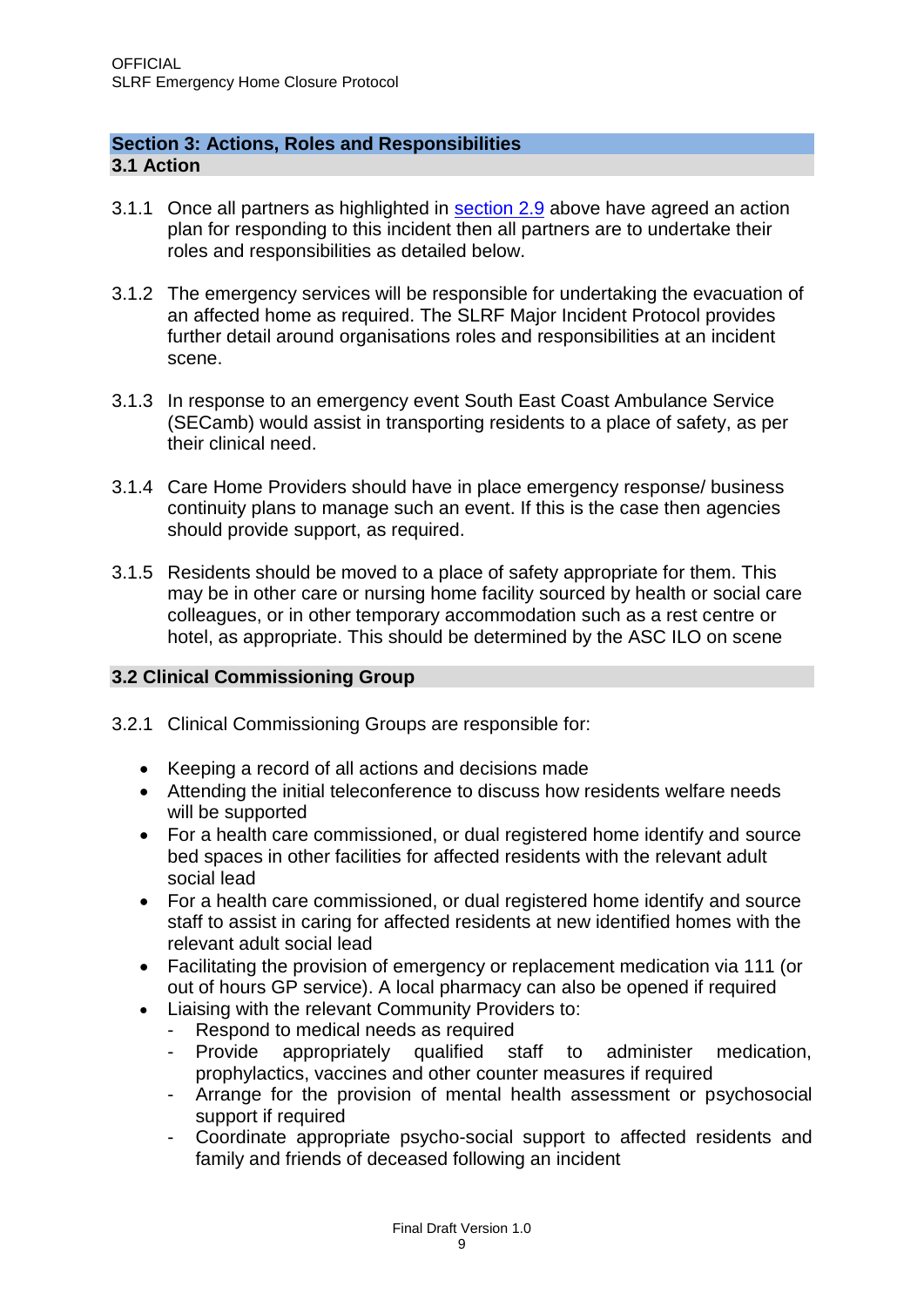- Provide appropriately qualified staff to a Rest Centre if opened to give assistance to those evacuees requiring non-acute medical care and suffering from the effects of trauma
- Amending NHS patient's care plans as appropriate following an incident

# <span id="page-9-0"></span>**3.3 District or Borough Council**

- 3.3.1 District or Borough Councils are responsible for:
	- Keeping a record of all actions and decisions made
	- Activating their internal Identifying Vulnerable People in an Emergency Plan
	- Attending the initial teleconference to discuss how residents welfare needs will be supported
	- Assisting in providing transport to take affected residents to new homes, or emergency assistance centres, as required
	- Sourcing, opening and managing an appropriate Rest Centre as required

# <span id="page-9-1"></span>**3.4 NHS England South (South East)**

- 3.4.1 The NHS South (South East) Director on Call is responsible for:
	- Keeping a record of all actions and decisions made
	- Activating the NHS Identifying Vulnerable People in an Emergency Plan
	- Supporting the relevant Clinical Commissioning Group/s (CCG) (s) as they liaise with Community Providers as set out above.

## <span id="page-9-2"></span>**3.5 Surrey County Council- Adult Social Care**

- 3.5.1 Adult Social Care is responsible for:
	- Keeping a record of all actions and decisions made
	- Activating the SCC Identifying Vulnerable People in an Emergency Plan
	- Send a locality team member to the scene to act as an Incident Liaison Officer (ILO) to ensure welfare needs are being met if possible and to coordinate the response at the scene. The ILO is to maintain a close liaison with the Area Director, or Senior on Call Manager for the duration of the incident
	- For a care or dual registered home identify and source bed spaces in other facilities for affected residents along with the relevant clinical commissioning groups (CCGs), NHS community and mental health service providers
	- For a care or dual registered home identify and source staff to assist in caring for affected residents at new identified homes, or emergency assistance centres, along with the relevant clinical commissioning groups (CCGs), NHS community and mental health service providers
	- Update case notes as appropriate following an incident
	- Amended care plans as appropriate following an incident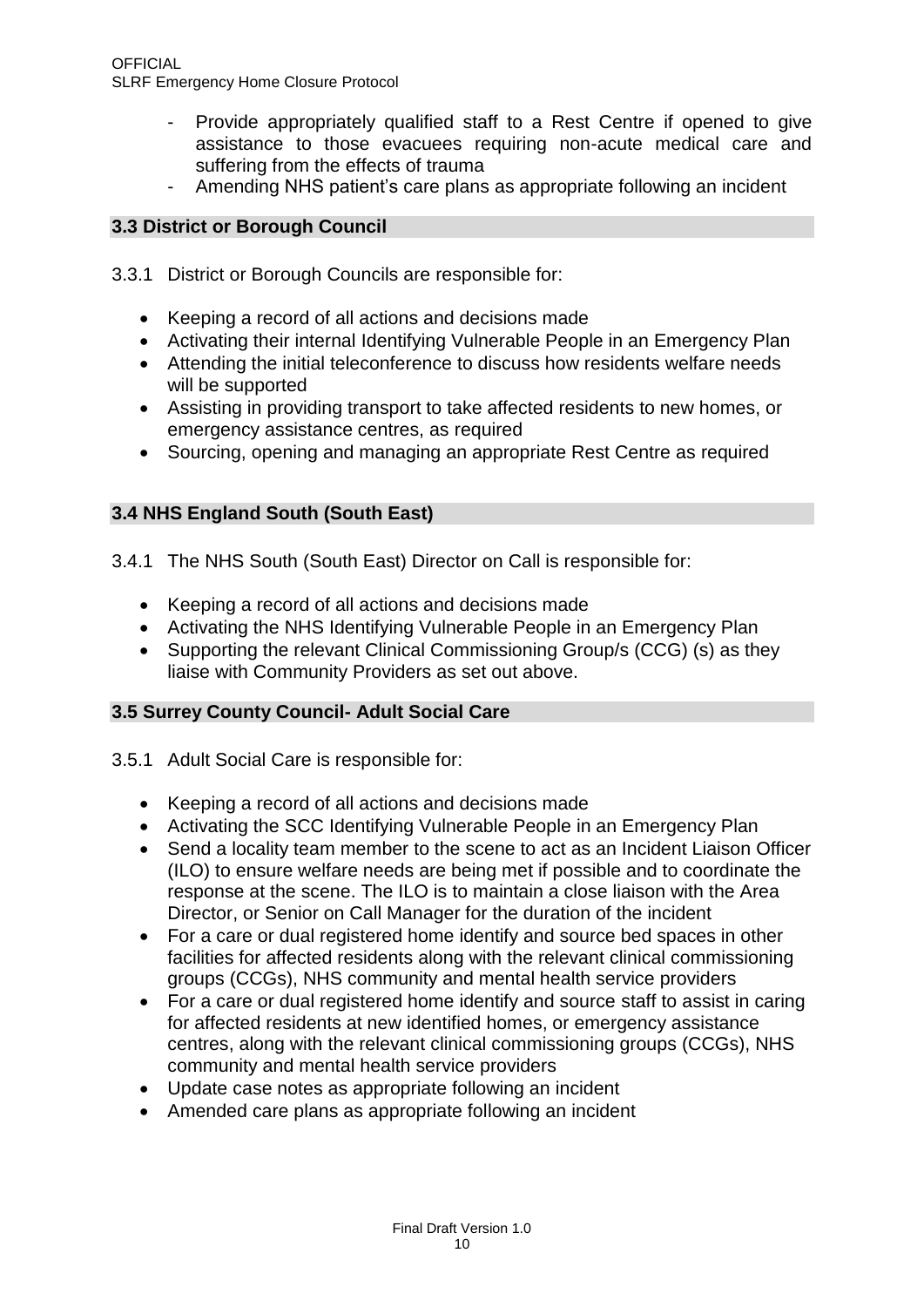## <span id="page-10-0"></span>**3.6 Surrey County Council- Emergency Management Team**

3.6.1 The Emergency Management Team is responsible for:

- Keeping a record of all actions and decisions made
- Activating the initial teleconference to discuss how residents welfare needs will be supported
- Activating the Identifying Vulnerable People in an Emergency Plan Part 1
- Sending an Incident Liaison Officer to the scene, if appropriate and required
- Assisting in providing transport to take affected residents to new homes, or emergency assistance centres, as required
- Activating voluntary agency support as required
- Maintain a close liaison with all partners as required
- Ensuring that a formal de-brief takes place following an incident of this nature

## <span id="page-10-1"></span>**3.7 Voluntary Sector**

3.7.1 The Voluntary sector can be called upon to provide support in the form of:

- Care of animals
- Clothing
- Emotional support
- First aid
- Psycho-social support
- Refreshments
- Transport including ambulance support for non emergency cases. Please see the SLRF Mass Evacuation Plan for transportation options.

## <span id="page-10-2"></span>**3.8 Care or Nursing Home Provider**

3.8 Care or nursing home providers are responsible for having business continuity/ evacuation plans which they are to follow in such an event.

## <span id="page-10-3"></span>**Section 4: Stand Down**

- 4.1 The responsible agency as detailed in [Figure 1](#page-5-1) above, in liaison with other responding partners will be in charge of standing down, once they are happy that all residents' welfare needs have been dealt with, and when the incident itself is over. Stand down should only occur when all relevant actions have been followed up to a satisfactory level and appropriate details transferred to case notes as applicable.
- 4.2 The SCC Duty Officer should be informed when responding teams have been stood down.
- 4.3 Residents of affected premises may have to be helped to return to their homes once the incident has been stood down and homes have been checked to determine if they are habitable. District and Borough Councils and